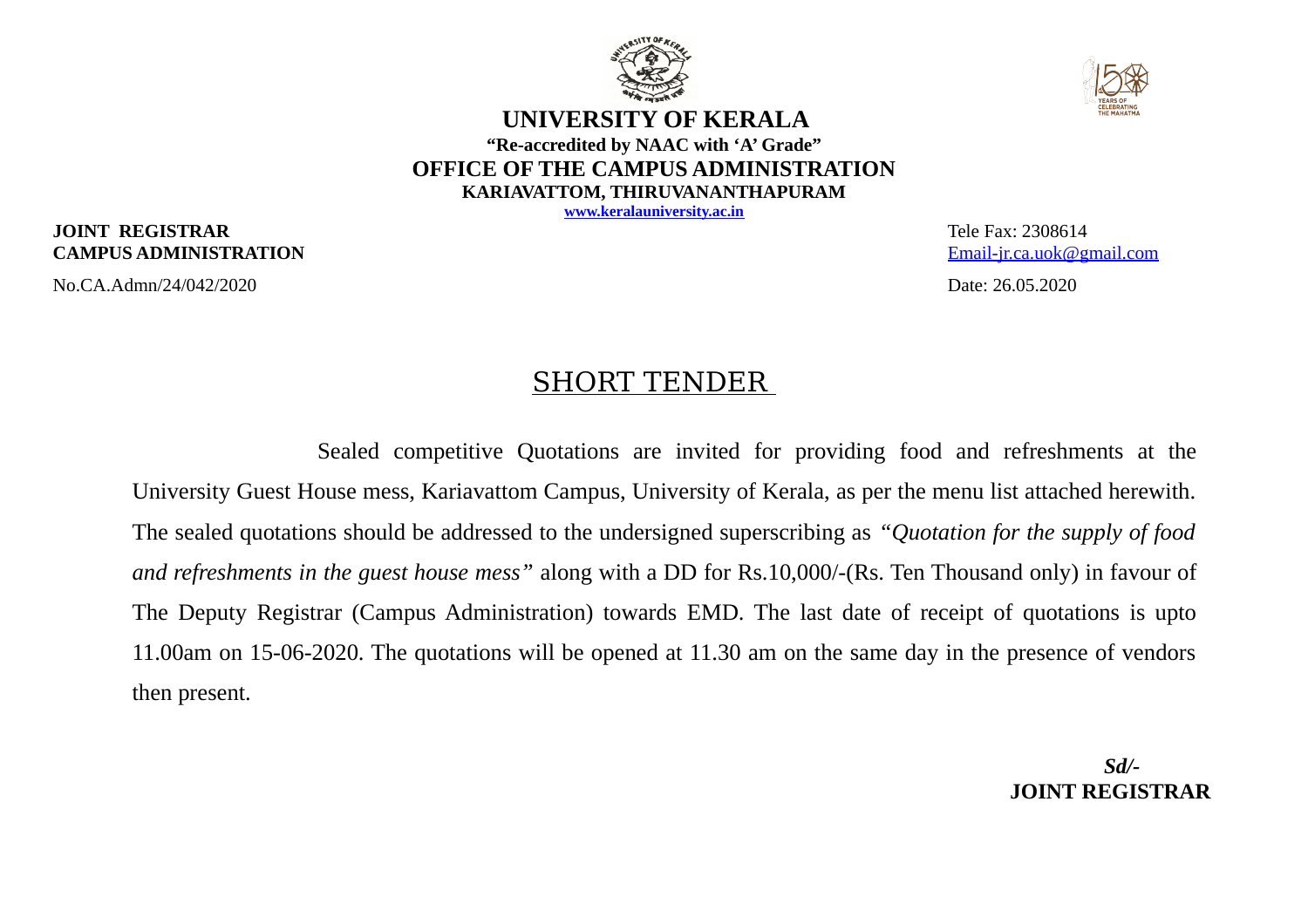## TERMS AND CONDITIONS

- 1. The quotations shall be submitted based on the menu list for one person per day.
- 2. The rate contract shall be valid for a period of one year.
- 3. The contractor shall execute a bond in the prescribed format, and remit Rs 10,000/-(as DD in favour of the Deputy Registrar CA), towards EMD, which shall be retained as security deposit, till the end of the contract.
- 4. The contractor shall remit the prescribed rent and service charge  $\omega$  Rs. 1,000/- and Rs. 500/- respectively, for using the kitchen facilities provided in the Guest House.
- 5. The contractor should strictly follow the menu list.
- 6. Food shall be prepared at the place allotted in the University Guest House itself.
- 7. The inmates other than participants of UGC HRDC programme should be provided food at reasonable rate as on demand.
- 8. The contractor should follow the instructions given by the Administrative Officer and caretaker concerned, from time to time.
- 9. If the contractor fails to obey the above said terms and conditions his contract will be terminated without any prior notice.
- 10. The undersigned reserves the right to reject/accept any quotations without assigning any reason whatsoever.

*Sd/-* **JOINT REGISTRAR**